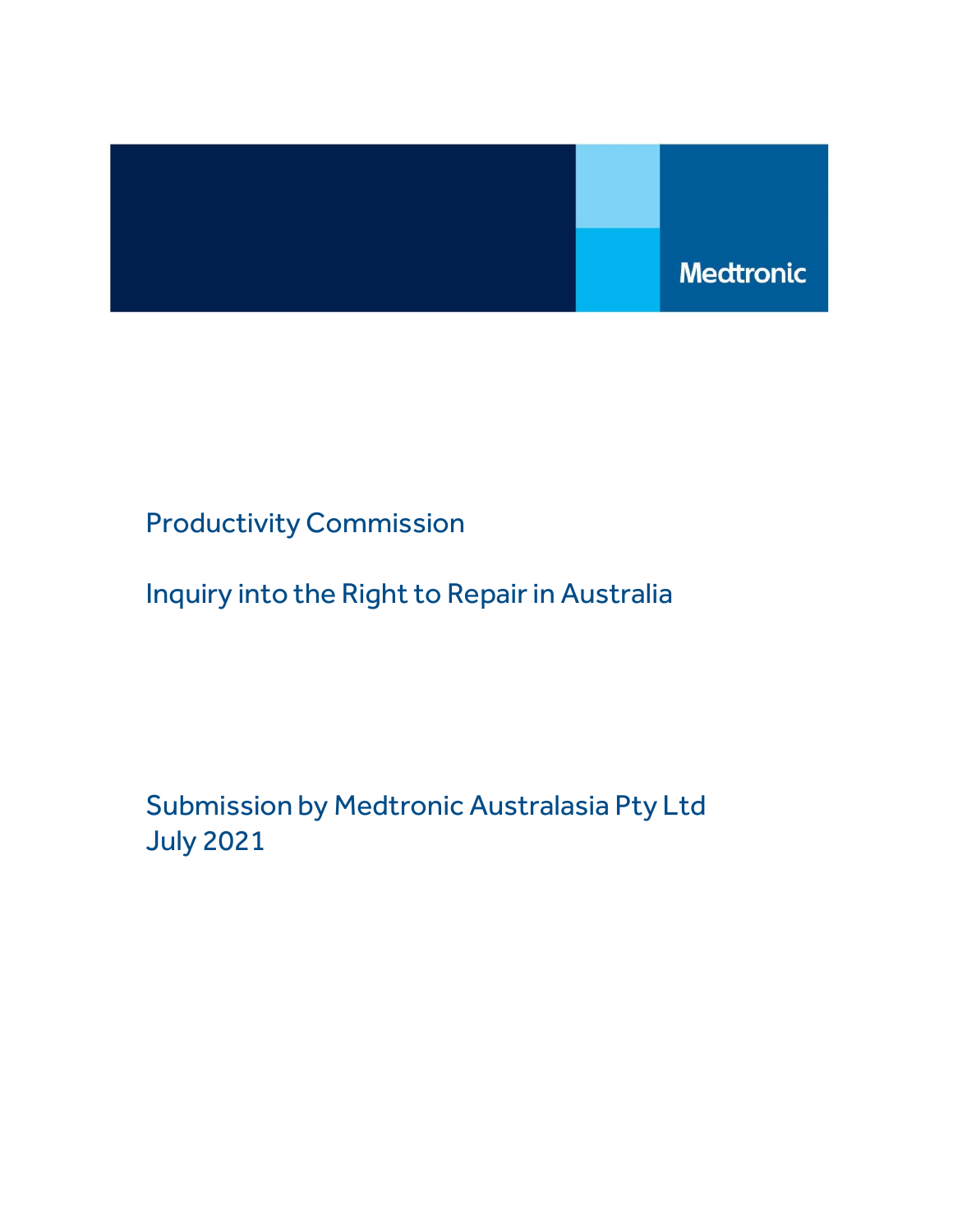# ABOUT MEDTRONIC

Making healthcare better is our priority, and we believe medical technology can play an even greater role in improving people's lives. As a global leader in medical technology, services and solutions, Medtronic improves the health and lives of millions of people each year. We believe our deep clinical, therapeutic and economic expertise can help address the complex challenges — such as rising costs, ageing populations, and the burden of chronic disease — faced by families and healthcare systems today.

But we can't do it alone. That's why we're committed to partnering in new ways and developing powerful solutions that deliver better patient outcomes. Medtronic provides a wide range of products, therapies and services with the emphasis on providing a complete continuum of care to diagnose, prevent, treat and monitor chronic and acute conditions.

Our technologies encompass several areas, including:

- **EXEC** Cardiac Rhythm Disease Management (pacemakers, defibrillators);
- **Cardiovascular (heart valves, surgical ablation, coronary & endovascular stents);**
- Neurovascular (revascularisation and embolisation technologies) ;
- **Venous (endovenous therapy);**
- Diabetes (insulin pumps & continuous glucose monitoring);
- Neuromodulation (neurostimulation including brain, spine & sacral and intrathecal baclofen pumps);
- **Spine & Biologics (fixation & stabilisation plates, rods & screws);**
- Surgical Technologies (ear, nose & throat and cranial implant, surgical and navigation equipment); and,
- Surgical Innovations (stapling, trocars and access instruments) and Surgical Robotics.

Since the late 1940s, we have been working with others to alleviate pain, restore health, and extend life. We are now among the world's largest medical technology, services and solutions companies, employing more than 85,000 people worldwide, serving physicians, hospitals and patients in more than 160 countries.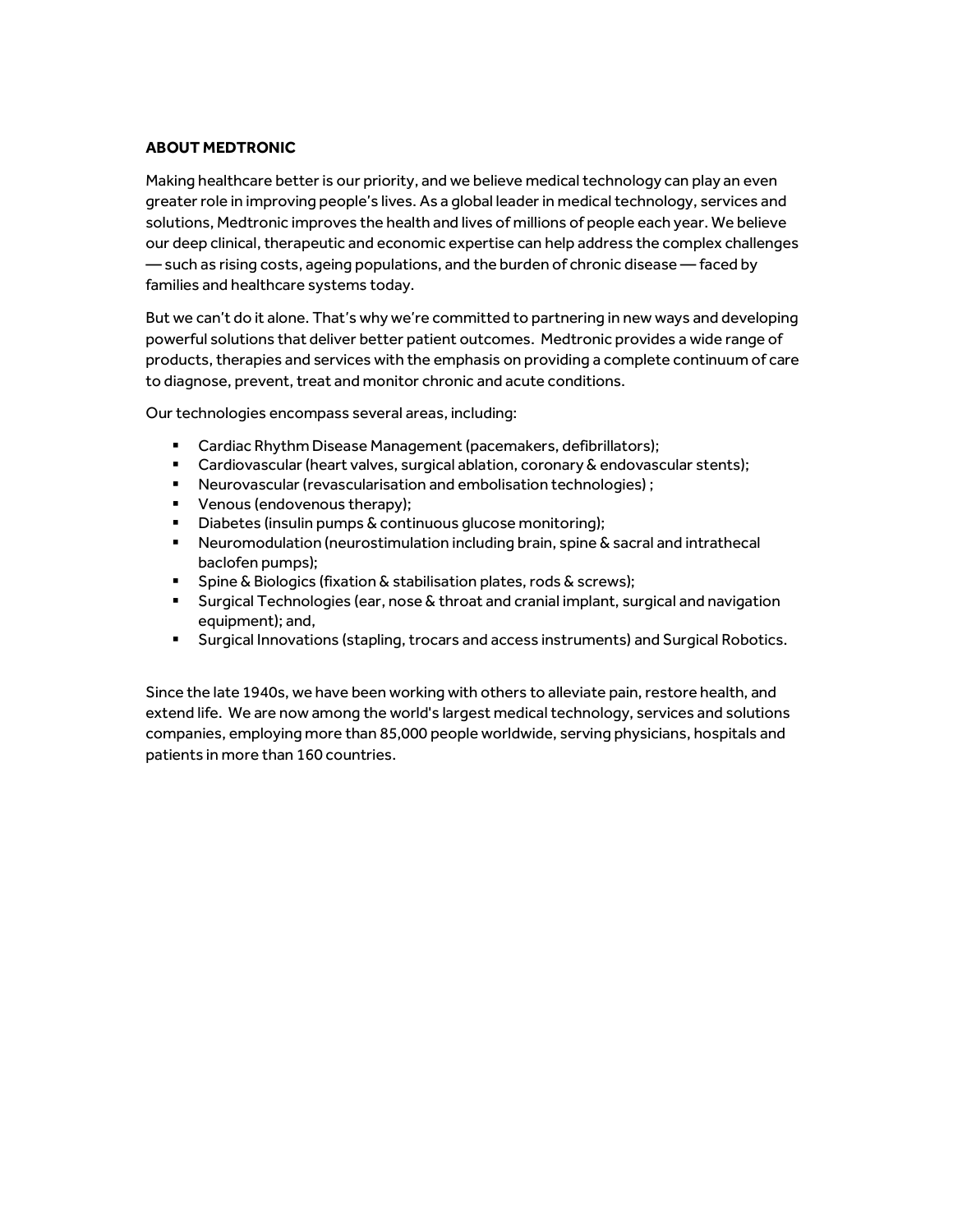### Introduction

Thank you for the opportunity to provide a submission to the Productivity Commission's "Right to Repair" draft report. As the Commission has noted, this is a complex and multifaceted policy area.

"Right to Repair", depending on what and how it is implemented, could have significant impacts and risks both on the patients our products serve, and also on the existing regulatory regime that covers medical devices throughout their product lifecycle. As noted by the Department of Health in its submission to the inquiry, the medical technology sector currently operates within a comprehensive regulatory framework covering product safety and effectiveness pre and post market.

Given the broad patient and health implications regarding medical technology, and the regulatory requirements already covering these products, we believe it prudent that medical technology not be considered as part of this inquiry process.

We note the inherent complexities, particularly as they relate to medical technology, and would be happy to assist the Commission wherever possible as it finalises its recommendations and findings.

## Right to Repair and the Safety of Medical Devices

## Strong existing regulation

To ensure the continued safety and effectiveness of health restoring and life-saving medical devices, Medtronic believes medical devices should be excluded from consideration from "Right to Repair".

Medical devices designed, manufactured, and serviced by the manufacturer are categorically different than consumer and other goods in that they are regulated by the Therapeutic Goods Administration (TGA) throughout their lifecycle to ensure safe and effective operation for an intended use. The Therapeutic Goods Act (1989) and the Therapeutic Goods (Medical Devices) Regulations (2002) set out the regulatory requirements for medical devices in Australia, with sponsors responsible for the ongoing safety and efficacy of their medical devices across the medical device life cycle.

### Patient Safety Risks

"Right to Repair" could present dangerous unintended consequences for the patient with the key concern that it may compromise patient safety.

The provision of product repair information and tools to third party repairers of medical devices creates uncertainty and a lack of confidence in the device's ability to perform its intended therapeutic and life-saving purpose. Highly sophisticated healthcare technology, such as patient monitoring systems, ablation systems, personal programmers for neurostimulators, insulin pumps and external defibrillators, are manufactured, repaired and calibrated to exact specifications, and clinicians and patients can confidently use them knowing that any repairs are managed by the manufacturer under strict guidelines and regulations with advanced training of personnel. The repercussions of a medical device failure due to inadequate and inexperienced repair are serious for the patient and their families and may have severe